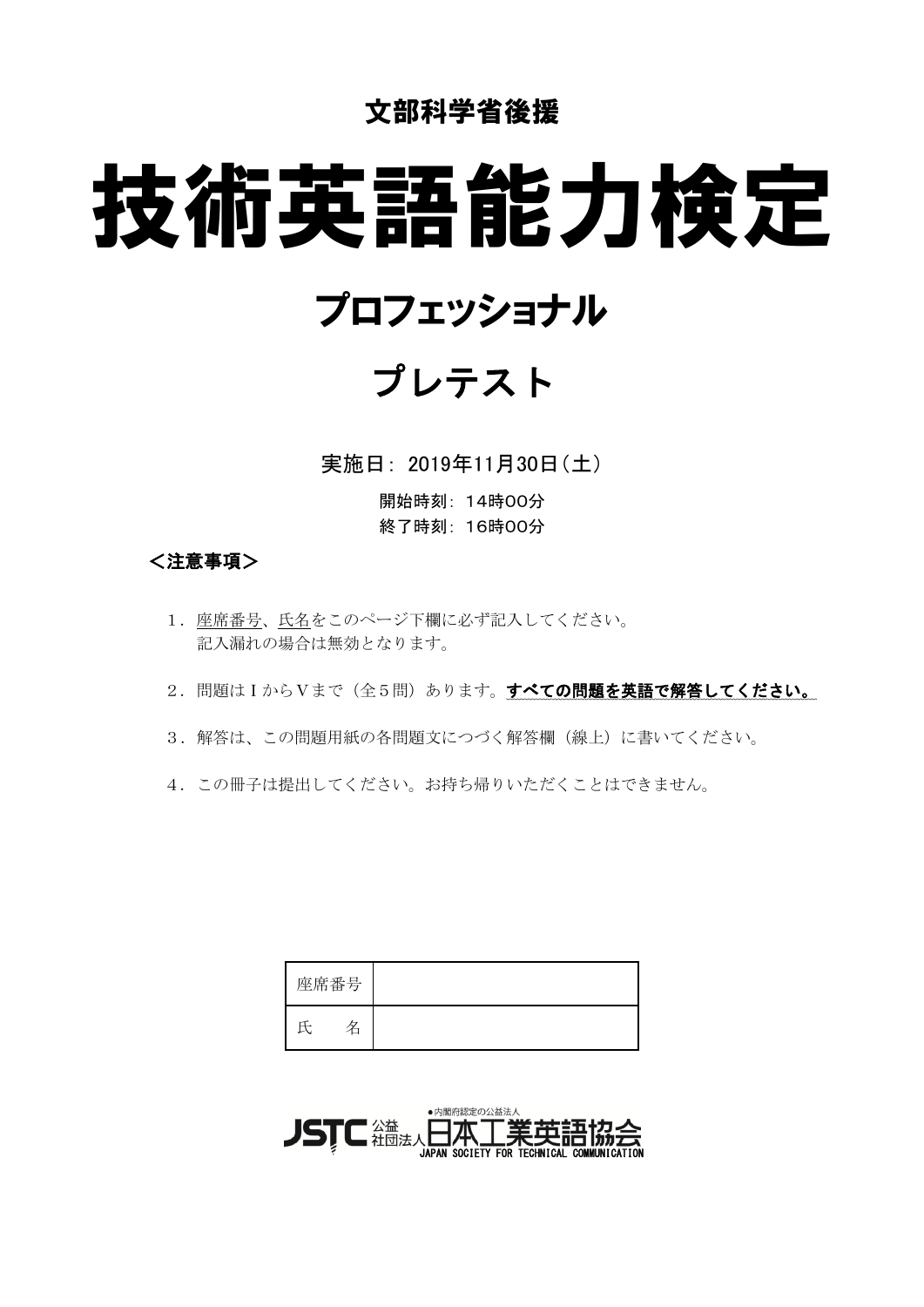#### I. Read the passage below and answer questions (1) and (2) in English. (50  $\pm$ )

Human bodies evolved to live on Earth, so on the International Space Station, where there is no sensation of gravity, astronauts lose muscle and bone (despite exercising hours each day), start to see poorly, and develop abnormal immune systems. The rogue particles that zip through deep space outside of Earth's protective magnetic bubble threaten to upset the delicate functioning of the human mind as well.

Scientists have known for years that in addition to damaging DNA, the particles of radiation found in deep space also disrupt human brains. All of that research, however, came from using a particle accelerator to blast rodents with months- to years-worth of radiation in the span of a few minutes. The first study to test mice under realistic space-like conditions—with the help of a new facility capable of delivering radiation at a slow drip—confirms that neutron and photon particles significantly disrupt their nervous systems. If humans are similarly sensitive, the study claims, multiple members of a five-person crew would suffer neurological symptoms such as increased anxiety or impaired memory during a multi-year mission to Mars.

One NASA-funded room at Colorado State University acts a lot like a spacecraft. A nugget of radioactive californium-252 bathes the area with neutrons and high-energy light rays, mimicking what the inside of a Mars-bound ship might be like. Any creature spending a full day inside the enclosure receives about as much radiation, albeit of different particle types, as it would after a day in deep space.

Forty mice spent six months in the radiation room—about as long as a one-way trip to Mars—while a control group of the same size enjoyed the full protective benefits of Earth's magnetic field. Afterward, the researchers sent the mice to three labs and studied what had happened to their nervous systems on three levels.

At the cellular level, researchers found it harder to trigger activity in radiation-exposed brain cells in the hippocampus (a part of the brain associated with memory) than in the neurons of non-exposed counterparts. These findings meshed with results at the network level, which suggested that groups of neurons in the hippocampus became less able to cooperate, failing to fire together in a way associated with memory and learning. But Charles Limoli, a professor of radiology at the University of California Irvine and co-author of the study, suggests that radiation damage may extend to other areas of the brain as well.

"Remember that these animals were [completely] exposed. There's no reason to suspect that there's just one region of the brain affected," he said. "In a nutshell, the circuit activity of the brain has been disrupted."

The radiation disrupted the animals' behavior too. Limoli and his team put the mice through a battery of tests meant to reveal various facets of their mental states. The scientists arranged playdates with other mice to test their extroversion, for instance, and swapped out Legos for rubber duckies in their cages to see if the mice would notice the newcomer. They also taught their subjects to fear electric shocks following a certain tone, only to cancel the shocks and see how long it took the rodents to realize that the danger was gone.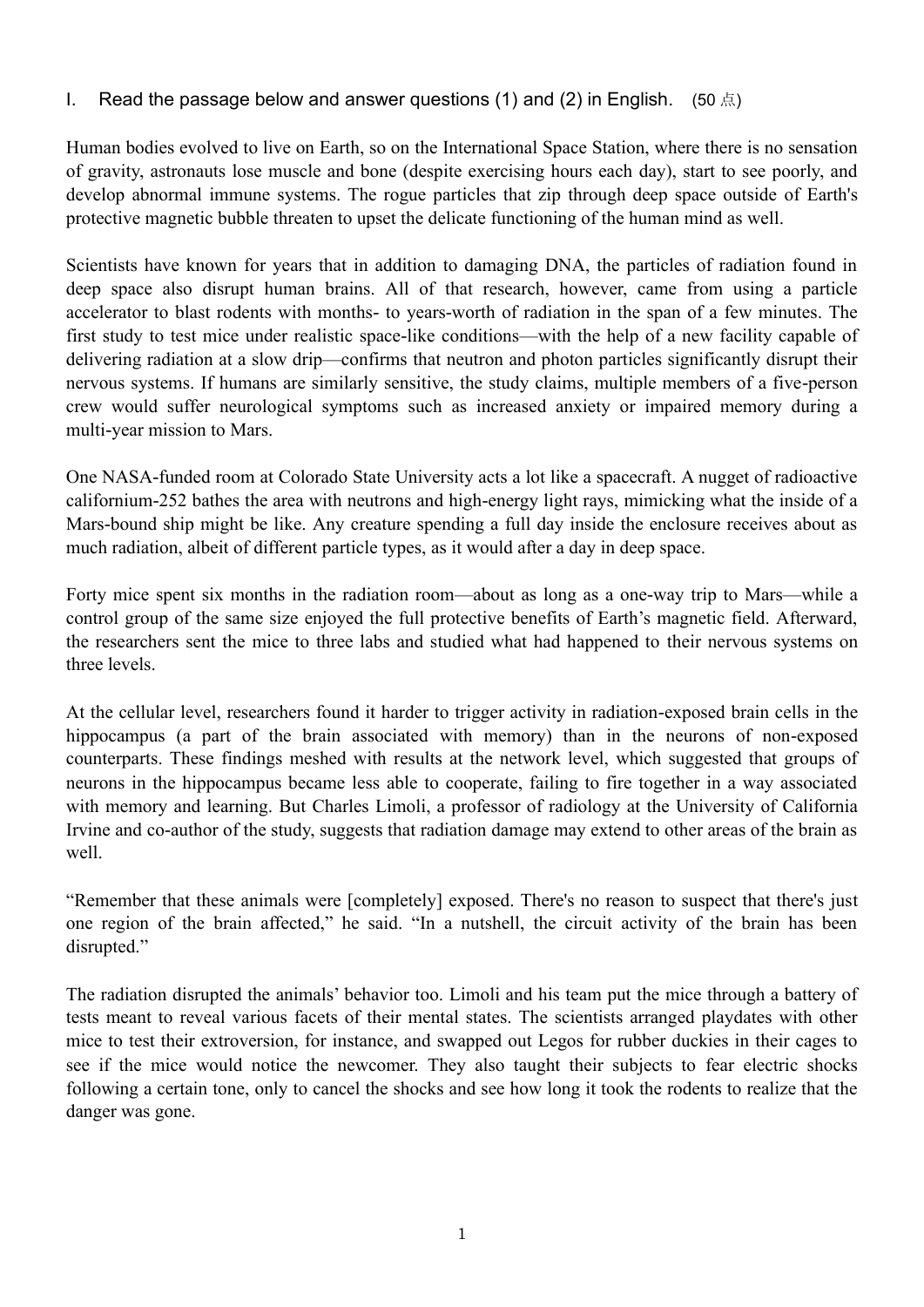The radiation-exposed mice underperformed their counterparts across the board. On playdates, the space-mice spent twice as much time on average being antisocial. When a new toy appeared in their cage, they spent less time inspecting it. After the electric shocks stopped, they were a third more likely to continue to fear them.

Altogether, the results, published recently in the journal eNeuro, paint a picture where space radiation makes astronauts—who need to operate at peak mental and physical condition—grow withdrawn, anxious, forgetful, and fearful. And these mental and emotional changes would come on top of the side-effects of six months stuck in a confined space with the same handful of people. No one knows to what degree the rodent results might translate to humans, but the researchers estimate that one in five astronauts would experience radiation-caused anxiety on the way to Mars, and one in three would have memory trouble.

What's more, these tests all took place three to six months after the mice emerged from the radiation room, suggesting long-lasting effects. "That's a big deal," Limoli says. "This isn't something that's going up and down and back to normal."

Vipan Parihar, a colleague of Limoli's who was not involved in this study but has researched the effects of radiation on mice in the past, called the findings "fantastic" and said they'd have far-reaching consequences for future astronauts. In particular, he pointed to the irradiated mice's difficulty forgetting their fear as suggestive that astronauts might have trouble switching from one task to another, and could become more prone to Post Traumatic Stress Syndrome.

Nevertheless, both researchers emphasize that while radiation may represent one of the biggest technical challenges to a Mars mission, it's not necessarily a showstopper. Spacecrafts and spacesuits built from as yet unknown materials could stop particles in their tracks, and future medication could alleviate the worst effects of the radiation that makes it through. At this early stage, they say, what matters is to help the world's space agencies know what to expect.

"The Apollo astronauts were out in space for two weeks. These [Mars-bound astronauts] are going to be out there for two and a half years," Limoli says. "NASA doesn't want to be catastrophically surprised."

 $\overline{a}$ 

 $\overline{a}$ 

 $\overline{a}$ 

( words)

<sup>(1)</sup> Create a title that is most suitable for this article within 15 words. Enter the number of words you used in the parentheses below the answer column. (10  $\sharp$ )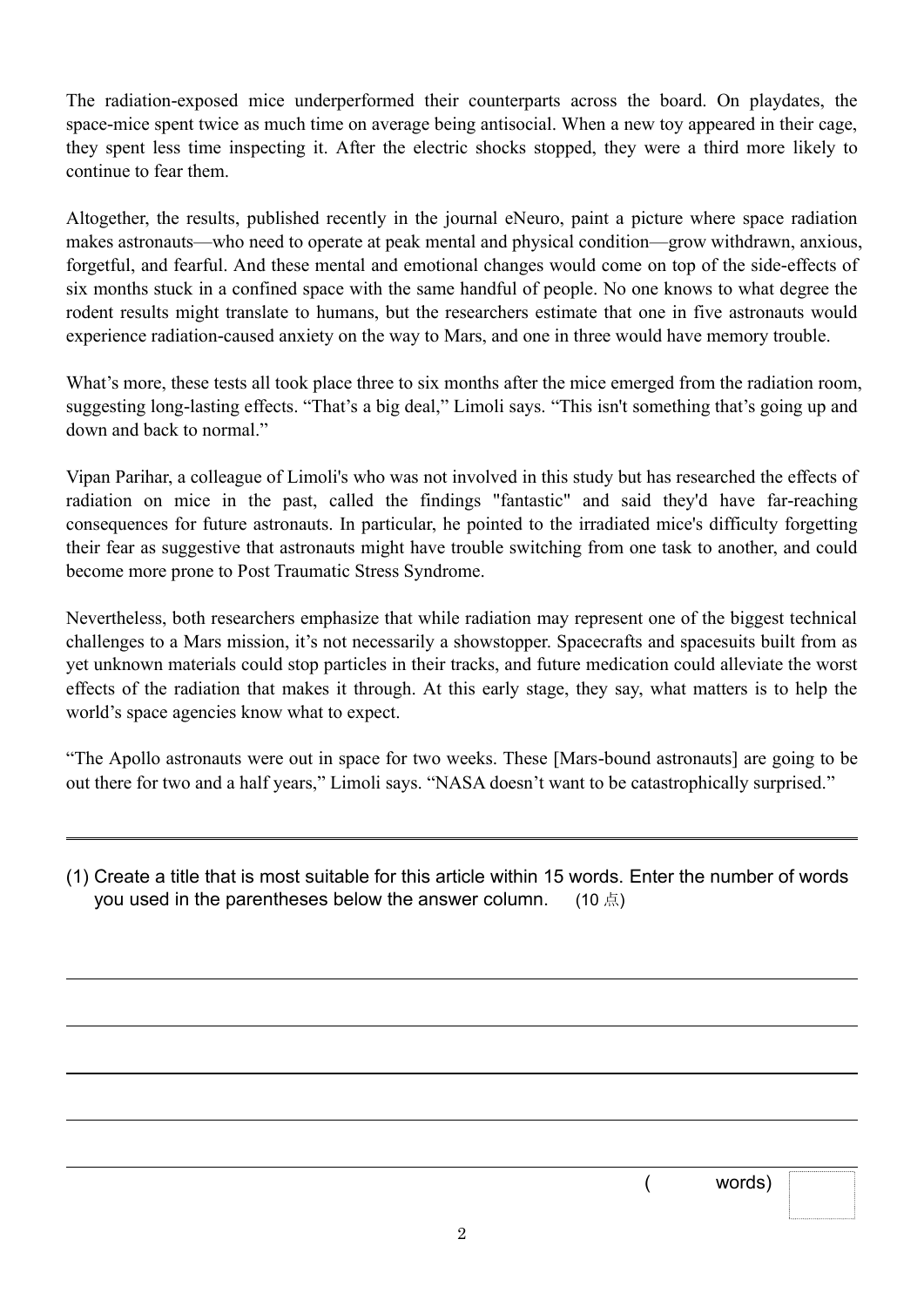| (2) Summarize this article within 120 words in English. Enter the number of words you used in<br>the parentheses below the answer column. $(40 \text{ }\text{\AA})$ |  |        |  |
|---------------------------------------------------------------------------------------------------------------------------------------------------------------------|--|--------|--|
|                                                                                                                                                                     |  |        |  |
|                                                                                                                                                                     |  |        |  |
|                                                                                                                                                                     |  |        |  |
|                                                                                                                                                                     |  |        |  |
|                                                                                                                                                                     |  |        |  |
|                                                                                                                                                                     |  |        |  |
|                                                                                                                                                                     |  |        |  |
|                                                                                                                                                                     |  |        |  |
|                                                                                                                                                                     |  |        |  |
|                                                                                                                                                                     |  |        |  |
|                                                                                                                                                                     |  |        |  |
|                                                                                                                                                                     |  |        |  |
|                                                                                                                                                                     |  |        |  |
|                                                                                                                                                                     |  |        |  |
|                                                                                                                                                                     |  |        |  |
|                                                                                                                                                                     |  |        |  |
|                                                                                                                                                                     |  |        |  |
|                                                                                                                                                                     |  |        |  |
|                                                                                                                                                                     |  |        |  |
|                                                                                                                                                                     |  |        |  |
|                                                                                                                                                                     |  |        |  |
|                                                                                                                                                                     |  |        |  |
|                                                                                                                                                                     |  |        |  |
|                                                                                                                                                                     |  |        |  |
|                                                                                                                                                                     |  |        |  |
|                                                                                                                                                                     |  |        |  |
|                                                                                                                                                                     |  |        |  |
|                                                                                                                                                                     |  |        |  |
|                                                                                                                                                                     |  |        |  |
|                                                                                                                                                                     |  | words) |  |
|                                                                                                                                                                     |  |        |  |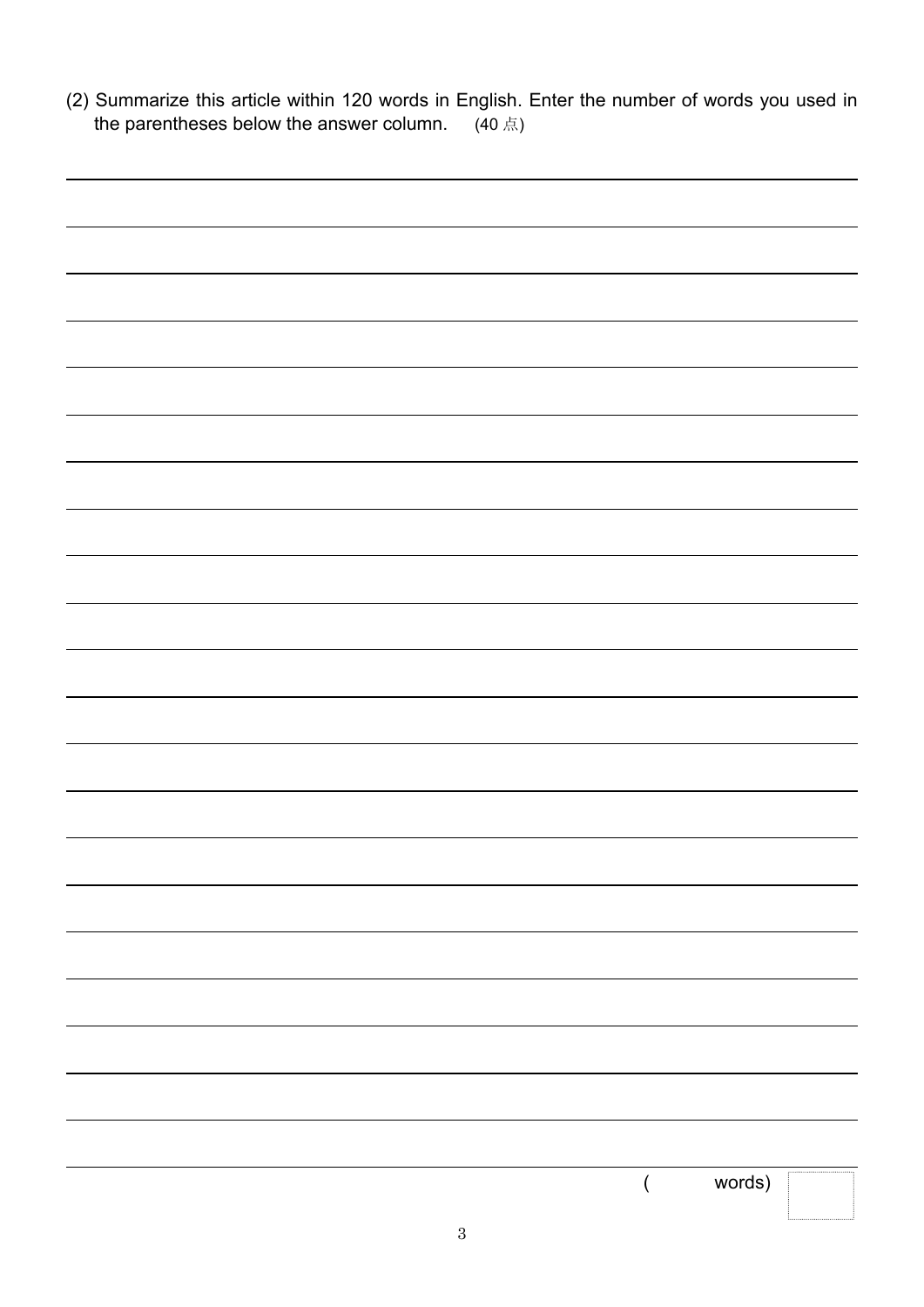#### II. Translate the following Japanese passage into English. (30 点)

電磁石とは、電流により電磁場を発生させる磁石である。電磁石は、軟鉄や鋼鉄の心のまわりに、通常 は銅線やエナメル線などのワイヤを巻いてできたコイルである。この鉄心は、電流がコイル内を流れる ときに強く磁化し、電流が切れると完全に磁化が消える。電磁石には、材料を保持するだけのために設 計された運搬用と、ある一定の距離まで力を及ぼして何かを動かすために設計された牽引用がある。吊 り上げ磁石は、運搬用電磁石の一例である。牽引用の電磁石は、可動部分があるほとんどすべての電気 機器に使われている。その適用範囲は、大型のモーターからとても小さい中継器に及ぶ。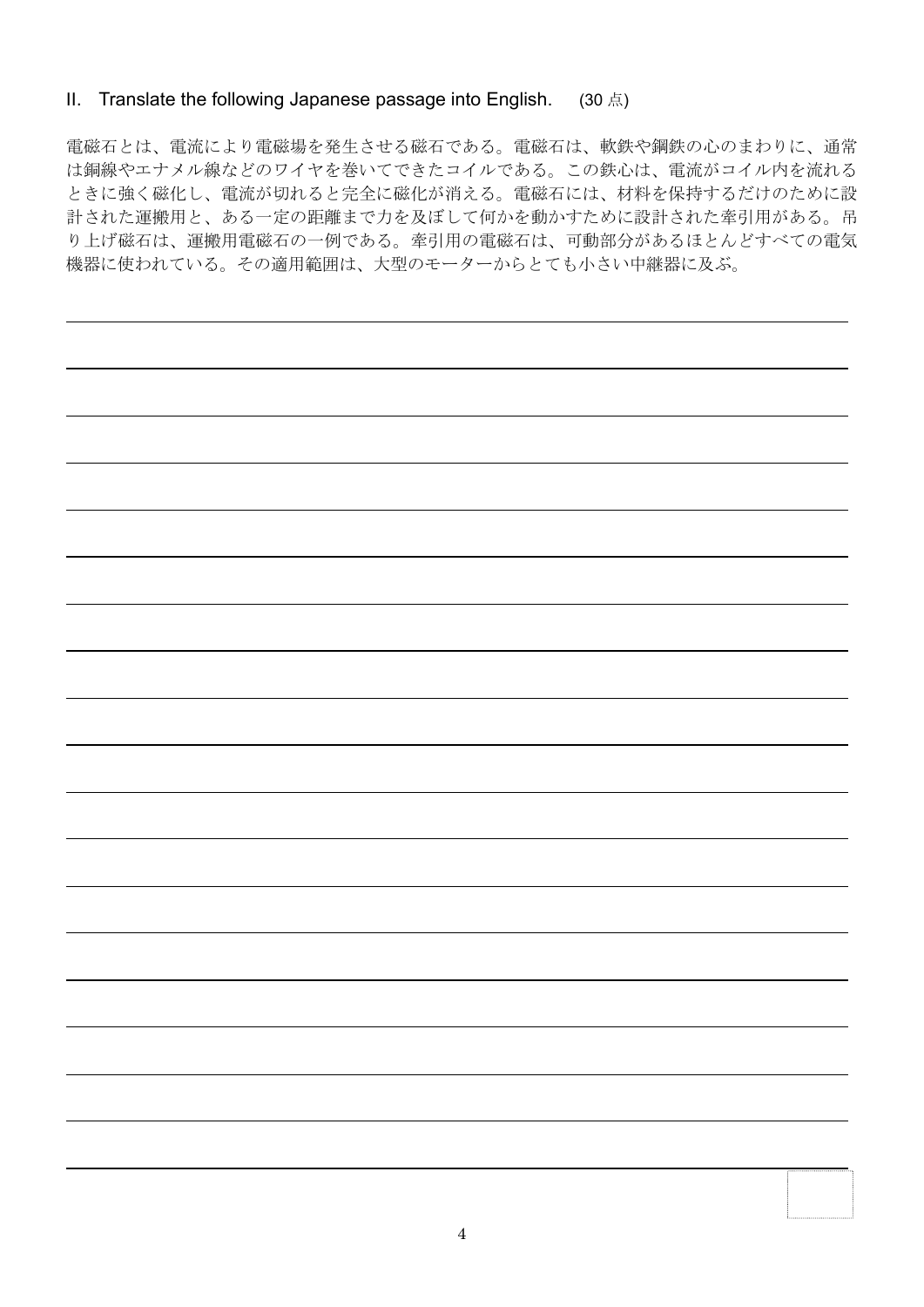#### III. Summarize the following Japanese passage in up to 90 words in English. Enter the number of words you used in the parentheses below the answer column. (40  $\pm$ )

ヒノキは建築材として非常に有用な木である。通常、ヒノキの樹木は直径 1m 程度にまで成長する。カ ンナなどで表面の仕上げを行うと美しい光沢とヒノキ特有の芳香を出す。木材として使用する場合の特 徴としては、耐久性が高く、水や湿気にも強い傾向がある事があげられる。特に菌や虫などに対する耐 性が高く、樹齢の古いものは伐採後、200 年程は強度が上がると言われている。乾燥も行いやすく、あ まり硬い材ではなく、粘りがあるので加工も容易である。このように木材としての多くの良い特徴を持 つ事から、ヒノキは国内の針葉樹の中で第一級の良材とされている。尚、一口にヒノキと言っても、生 育した地域や天然林か人工林かなどでも個体差がでる。飛騨地方(長野県の木曽川流域)で育った「木 曾ヒノキ」はヒノキの中でも特に有名で通常よりも年輪が細かいなどの特徴がある。ヒノキ材は日本人 的な心情もあってか過大に評価されがちであるが、硬さが必要な用途にはあまり向かないなど、何に利 用しても問題ない万能の木という訳ではない。したがって、特性に合った用途で利用する事が重要だと 言える。

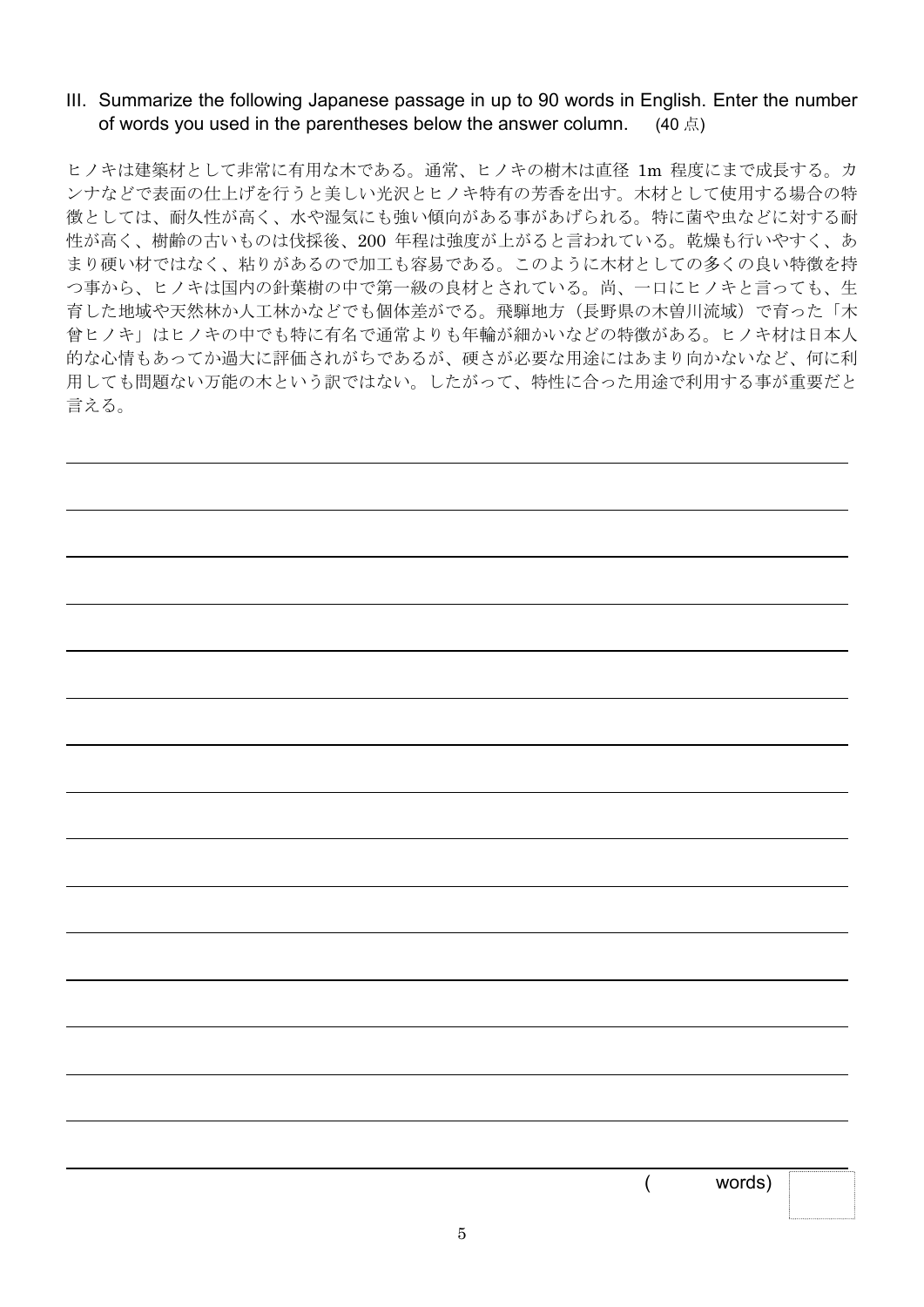#### IV. Read the passage below and answer questions (1) to (3) in English. (40  $\pm$ )

The topic of a paragraph is its main idea or theme—what the paragraph is about. In formal scientific and technical writing, the most common way of presenting the topic of a paragraph is the so-called deductive pattern: the opening sentence introduces the topic and may even indicate how it will be developed. In some cases, a second sentence is used to refine the topic, to summarize it, or to shift the direction of development. Busy readers generally want to know right away what the topic is. They will use whatever cues they can to quickly generate expectations about the paragraph. This strategy serves two purposes: (1) it allows readers to guess what's coming and thus digest it more easily and (2) it allows them to avoid reading the paragraph altogether if the subject matter holds no interest for them.

(1) Think of what can happen if no topic is provided in an opening sentence of a paragraph. **Describe any one drawback of lacking a topic sentence.** (10点)

 $\overline{a}$ 

 $\overline{a}$ 

 $\overline{a}$ 

(2) For special purposes, you can use an inductive pattern of development, in which you delay the topic sentence until the end of or near the end of a paragraph. Think of one such situation. (10点)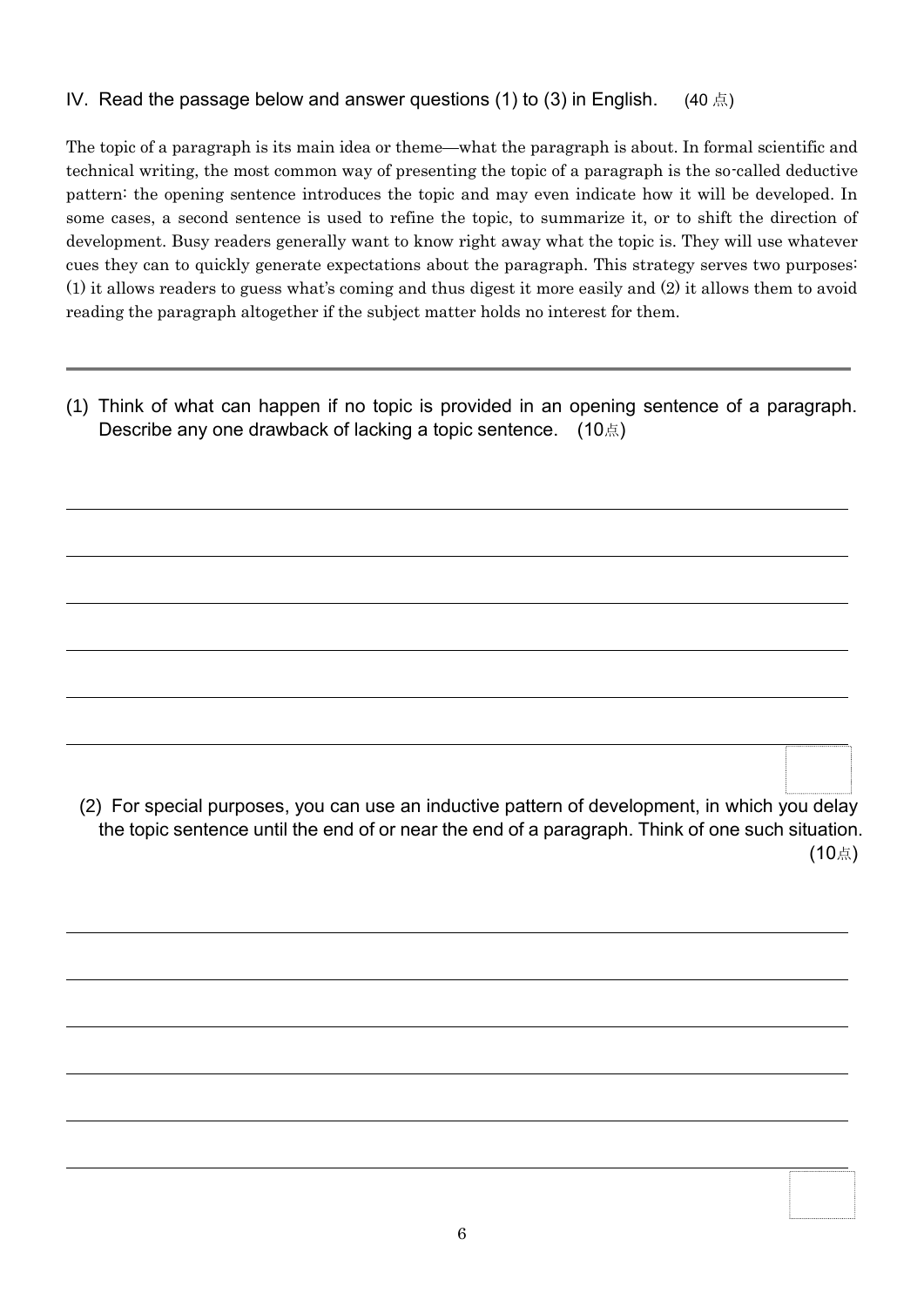#### (3) Fill in the topic sentence that is appropriate for the following paragraph and rewrite the paragraph concisely. (20点)

Neuroscientists call it plasticity. When you learn how to juggle or make use of a new phone app, there are subtle changes that are occurring at synapses, which are the sites in which nerve signals travel between neurons. If you master a new skill, it brings about biochemical changes in a neuron and this results in either stronger or weaker transmission across synapses. This simple type of plasticity undergoes persistence throughout a course of lifetime. A person can learn different new things at all times.

(Topic sentence) (5点)

 $\overline{a}$ 

 $\overline{a}$ 

 $\overline{a}$ 

 $\overline{a}$ 

 $\overline{a}$ 

 $\overline{a}$ 

 $\overline{a}$ 

 $\overline{a}$ 

 $\overline{a}$ 

(Rewrite the paragraph.) (15点)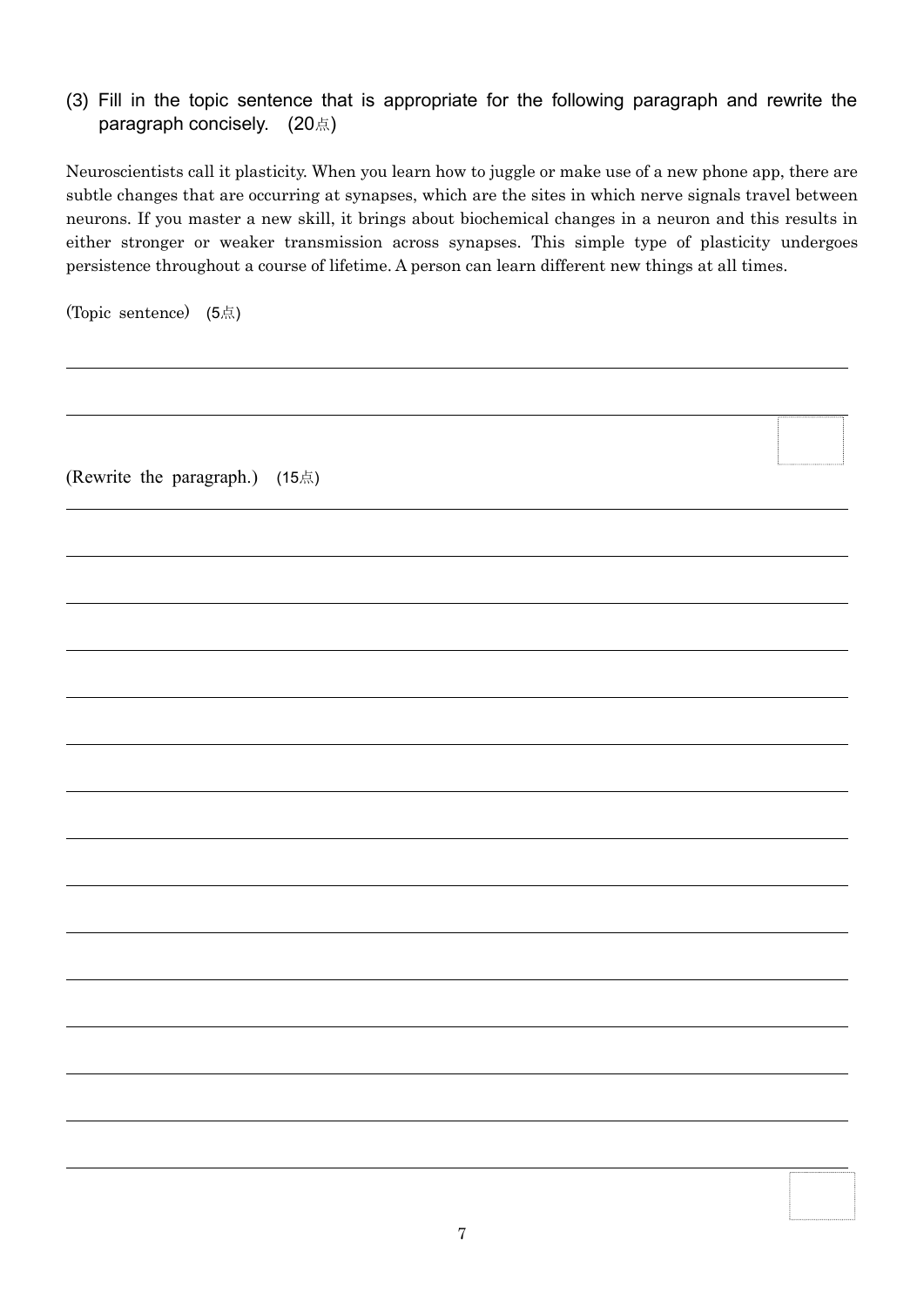#### V. The following is a poorly written Japanese handling instruction for an oven toaster, and its poor translation in English. Read them and answer questions (1) and (2) below in English.

(40 点) JSTC 工業の「ホットサンドメーカーミニ」をお買い上げいただき、ありがとうございます。一般のトー スター類と比較して、サイズと手軽さに重点をおいた商品でございますので、ご使用に際しては少々の 制約がございます。ご留意の上、お使いください。

- ・ 「ホットサンドメーカーミニ」は、使用前の予熱の必要はありません。調理物を入れずに 10 分以 上加熱すると、寿命が短くなったり、あるいは事故の原因となったりすることがあります。また、 使用しない時は必ず電源コードをコンセントから抜いておいてください。
- 「ホットサンドメーカーミニ」は、ホットサンドを作るほか、トーストやマフィンの暖めにもお使 いいただけますが、魚や肉など油脂肪を多く含むものにはお使いいただけません。このような使用 法は、本体や周囲の汚損や故障につながりますので、十分にご注意ください。

We appreciate your having bought "Hot Sandwich Maker Mini" from JSTC Industries. Comparing to general kinds of toasters, it is a product with emphasis on size and handiness, and there are few restrictions upon use. Please be careful and use it.

- ・ "Hot Sandwich Maker Mini" need not be heated in advance before operation. If heating is done more than 10 minutes without anything cooked, the service life will be shorter and become the cause of accident. Or, extract the power cord from the consent if you do not use.
- ・ You can use "Hot Sandwich Maker Mini" for making hot sands and, other than that, warming toasts and muffins, but not for things including oil and grease much like fish and meat. Such a way of usage is connected to dirty damage and faults of the main body and surroundings, so be sufficiently careful.
- (1) Pick any three errors in the above English passage. Describe what is wrong and how they change the meaning.  $(20 \text{ A})$

l

l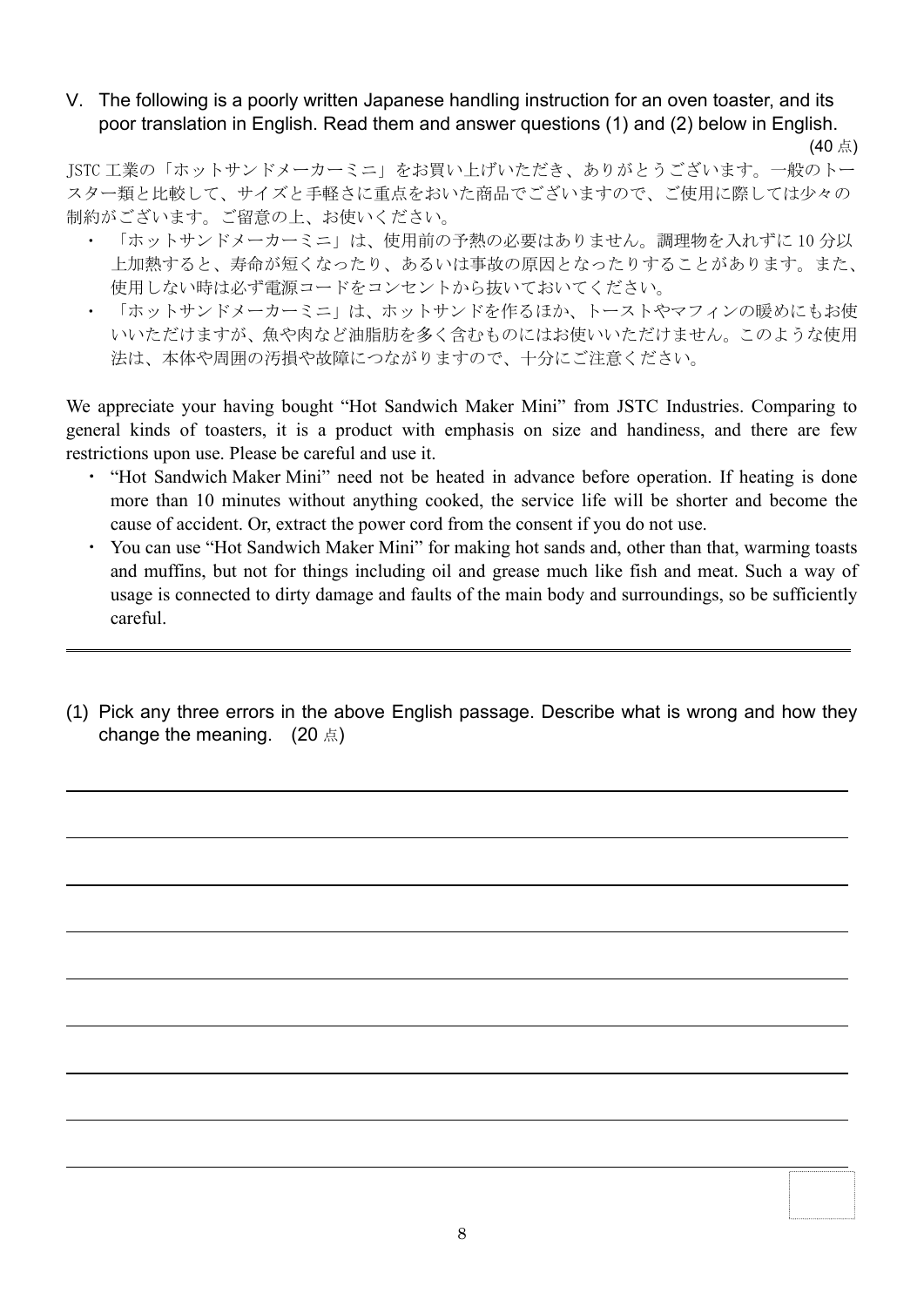(2) Under the heading shown below, reorganize the information in the Japanese passage and present it as an appropriate caution statement in English. Eliminate unnecessary or **irrelevant information, if any.** (20 点)

**Notes on using the product:**